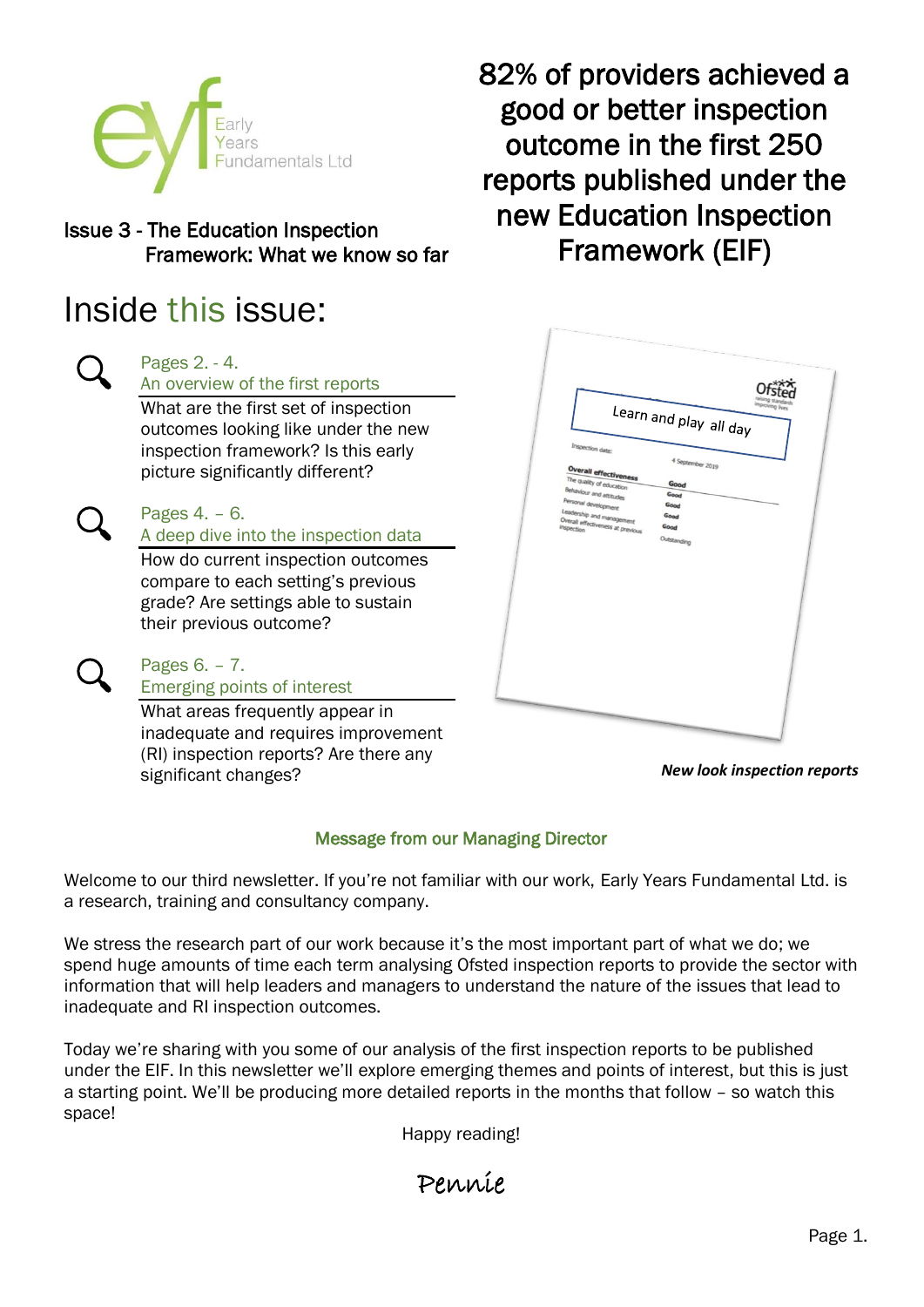We've started by providing you with an overview of the inspection outcomes. The information in Table 1. was taken from the first 254 inspection reports to be published under the new inspection framework.

The reports analysed were from the private, voluntary and independent sector, so after school clubs and childminders are not covered in this table.

Table 1. Analysis of inspection outcomes for the first 254 inspection reports to be published under the EIF.

| <b>Inspection outcome</b>                    | <b>Number of reports</b> | <b>Expressed as a</b><br>percentage |
|----------------------------------------------|--------------------------|-------------------------------------|
| <b>Outstanding</b>                           | 23                       | 9%                                  |
| Good                                         | 186                      | 73%                                 |
| <b>Requires</b>                              | 27                       | 11%                                 |
| Improvement (RI)                             |                          |                                     |
| Inadequate                                   | 18                       | 7%                                  |
| <b>Total number of</b><br><b>inspections</b> | 254                      | 100%                                |

#### *Source: Early Years Fundamentals Ltd.*

Our normal sample size each term is between 600-800 reports (as you can see in Table 2.) so the data in the green table really is an emerging inspection picture. What we can say is that what we've seen so far is positive as 82% of providers were able to achieve a good or better inspection outcome.

The burning question is…what does that look like in relation to previous terms?

|  | Table 2. Analysis of inspection outcomes under the Common Inspection Framework (CIF). |  |
|--|---------------------------------------------------------------------------------------|--|
|--|---------------------------------------------------------------------------------------|--|

|                                | Inspection outcomes under the Common Inspection Framework |            |                |            |                |            |  |  |  |
|--------------------------------|-----------------------------------------------------------|------------|----------------|------------|----------------|------------|--|--|--|
| Inspection                     | Autumn 2018                                               |            | Spring 2019    |            | Summer 2019    |            |  |  |  |
| Outcome                        | No. of reports                                            | Percentage | No. of reports | Percentage | No. of reports | Percentage |  |  |  |
| Outstanding                    | 97                                                        | 12%        | 92             | 14%        | 65             | 11%        |  |  |  |
| Good                           | 570                                                       | 73%        | 467            | 71%        | 431            | 72%        |  |  |  |
| RI                             | 77                                                        | 10%        | 52             | 8%         | 55             | 9%         |  |  |  |
| Inadequate                     | 41                                                        | 5%         | 43             | 7%         | 51             | 8%         |  |  |  |
|                                |                                                           |            |                |            |                |            |  |  |  |
| Total number of<br>inspections | 785                                                       | 100%       | 654            | 100%       | 602            | 100%       |  |  |  |

#### *Source: Early Years Fundamentals Ltd.*

Table 2. provides an overview of inspection outcomes under the previous framework and although we can't make a direct comparison between the two tables because the EIF sample is too small (it's a third of our normal sample size each term), we can look for early indications of significant differences within the data.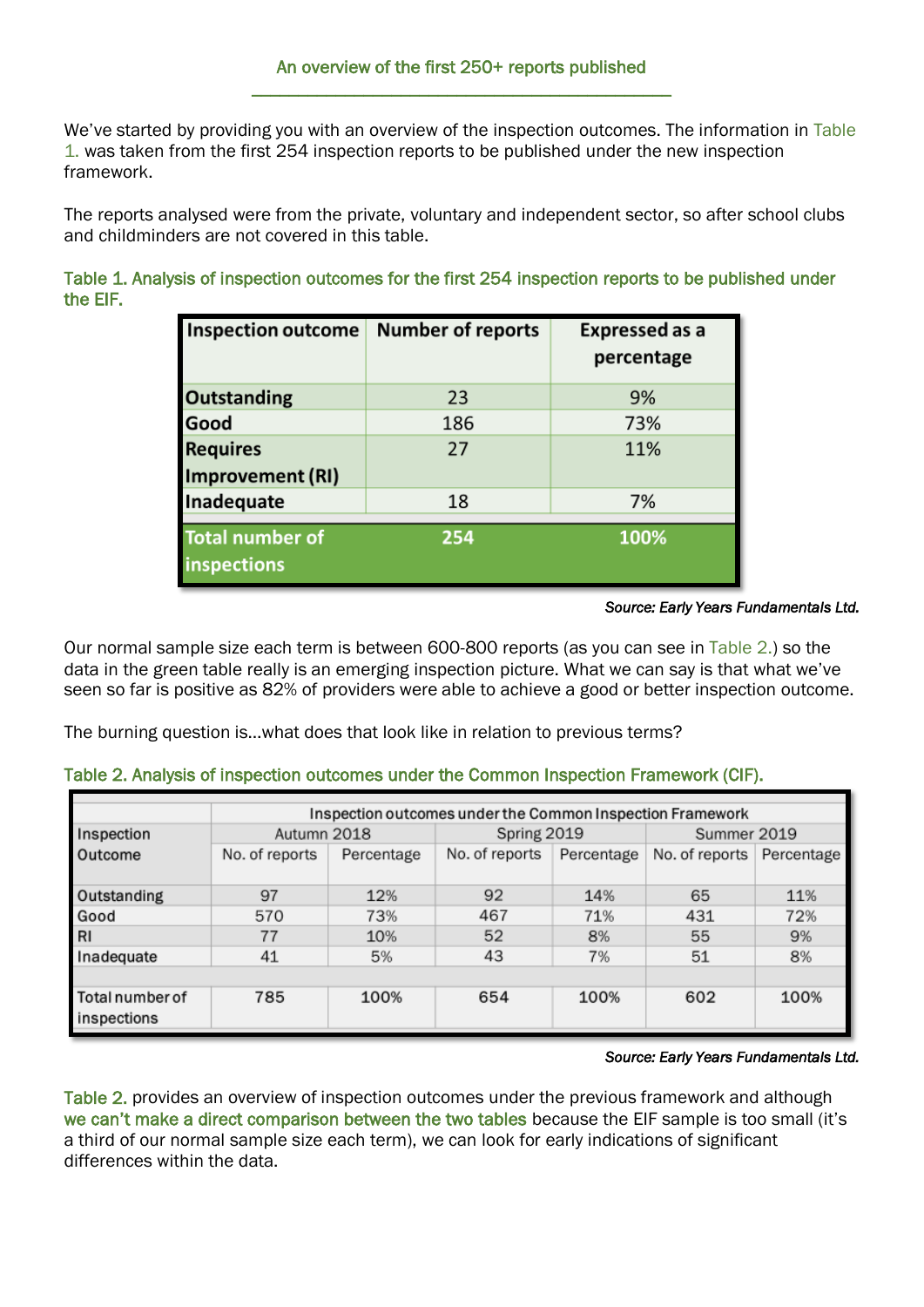As you can see, the distribution of inspection outcomes in the green table is similar to those in the grey; most settings fall within the area of 'good' with very few at the top or bottom end of the inspection scale. This mirrors our autumn, spring and summer term inspection data. This is an encouraging picture as changes to the inspection framework have caused a great deal of concern across the sector. However, only time will tell if the spread of data continues to mirror that of the previous terms. The pessimist in me would say that we ought not to count our chickens just yet for a couple of reasons:

1. Many inspectors will still be finding their feet with the new framework - Anyone who has ever learnt to drive would say that it took them a while to gain confidence behind the wheel but that their confidence grew with practice.

Being more cautious when we're working with or doing something new is inevitable, therefore, we may see more cautious inspection judgements in the short term which could change in the weeks and months that follow.

2. We know that there's a much keener focus on the quality of teaching and learning in the new framework - Inspectors are taking a good look at what we do, how we do it and more time is being spent observing practice, therefore, as time ticks on we could see an increase in the number of settings receiving an RI judgement as a result of ineffective or inconsistent teaching.

# Why is our data different to that of Ofsted?

\_\_\_\_\_\_\_\_\_\_\_\_\_\_\_\_\_\_\_\_\_\_\_\_\_\_\_\_\_\_\_\_\_\_\_\_\_\_\_\_\_\_\_\_\_\_\_\_\_\_\_\_\_\_\_\_\_\_\_\_\_\_ The Ofsted data that is most frequently quoted in reports and news articles is the figure that provides an overview of the 'overall effectiveness of active early years providers at their most recent inspection'.

The latest data released in August of this year on the Gov.uk website (Table 3.) confirmed that 96% of providers on the Early Years Register currently held a good or better inspection outcome and only 4% of providers were rated less than good (Ofsted, 2019).

This is a 1% increase from the year before and an 11% increase since the introduction of the Common Inspection Framework back in 2015 which shows that the quality of provision has continued to climb over the last 4 years.

# Table 3. Ofsted inspection outcomes for the whole of the early years sector.

|                      | <b>Number of providers</b> |                           |             |        |                                |            | Percentage of inspected providers |      |                                |            |
|----------------------|----------------------------|---------------------------|-------------|--------|--------------------------------|------------|-----------------------------------|------|--------------------------------|------------|
|                      | <b>EYR</b><br>providers    | Total number<br>inspected | Outstanding | Good   | <b>Requires</b><br>Improvement | Inadeguate | Outstanding                       | Good | <b>Requires</b><br>Improvement | Inadequate |
| As at 31 August 2019 | 61,162                     | 49,782                    | 9,842       | 37,761 | 1,665                          | 514        | 20                                | 76   | з                              |            |
| As at 31 August 2018 | 63,460                     | 51,202                    | 9,741       | 38,667 | 2,256                          | 538        | 19                                | 76   |                                |            |
| As at 31 August 2017 | 65,422                     | 52,498                    | 9,045       | 40,121 | 2,794                          | 538        | 17                                | 76   |                                |            |
| As at 31 August 2016 | 67,254                     | 55,290                    | 8,121       | 42,183 | 4,438                          | 548        | 15                                | 76   | 8                              |            |
| As at 31 August 2015 | 71,312                     | 58,809                    | 8,656       | 41,275 | 8,211                          | 667        | 15                                | 70   | 14                             |            |
| As at 31 August 2014 | 76.131                     | 65,301                    | 7,789       | 44.541 | 11,868                         | 1,103      | 12                                | 68   | 18                             |            |
| As at 31 August 2013 | 79.992                     | 67,349                    | 7,918       | 44.061 | 14,397                         | 973        | 12                                | 65   | 21                             |            |
| As at 31 August 2012 | 81,920                     | 66,968                    | 7,813       | 41,723 | 16,974                         | 458        | 12                                | 62   | 25                             |            |

*Source: Ofsted's Childcare Providers and Inspections Charts and Tables as at 31 August 2019 (Table 5).* 

The termly releases from Ofsted also helpfully break down the data into the categories shown in the diagram opposite. This means that we can start to make a distinction between providers who work in their own homes, the homes of others and those who work from premises designated for business or educational use.

# Diagram 1. The make-up of the Early Years Register.

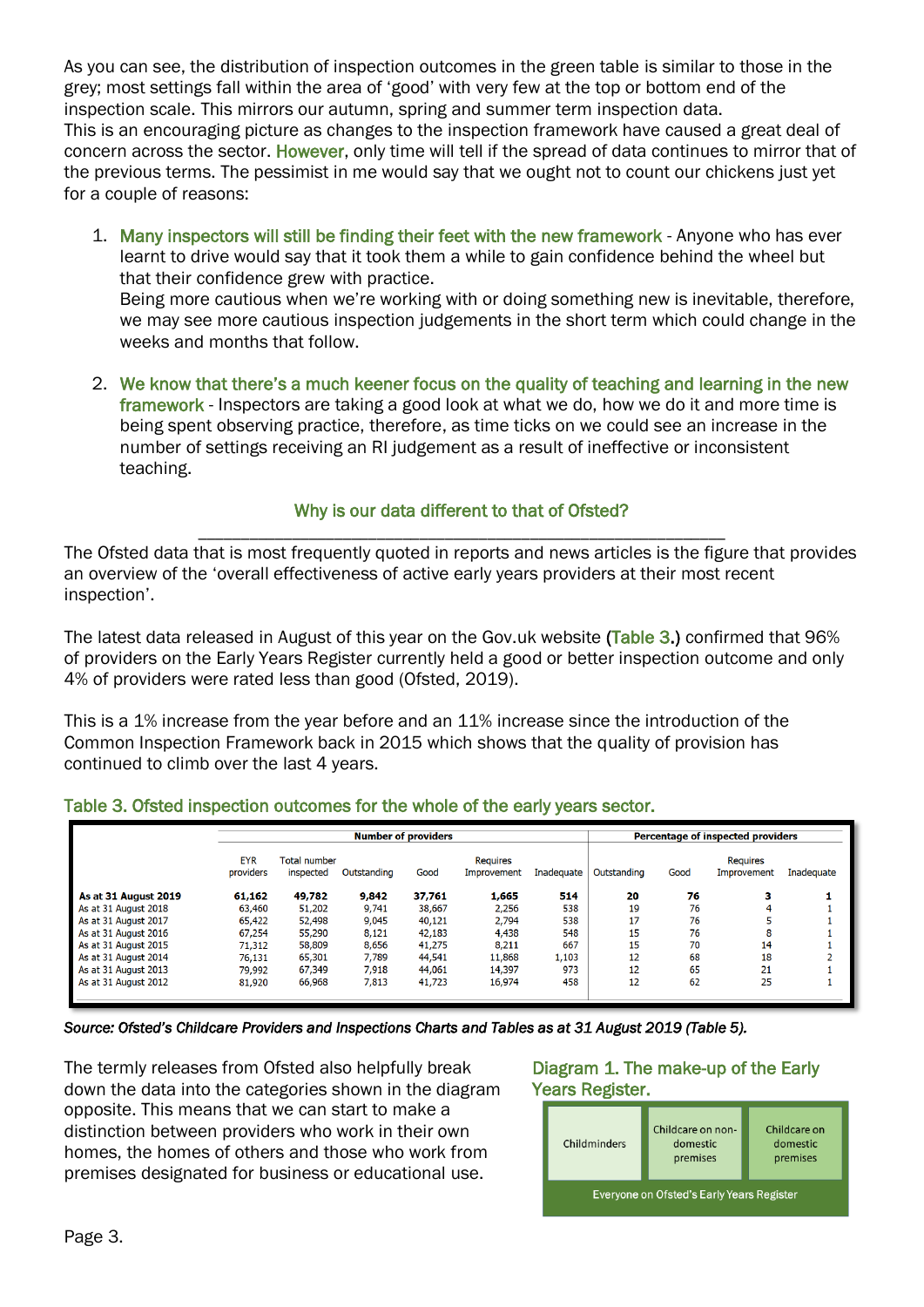As we typically work with preschools, playgroups and nurseries, we tend to focus our energies on understanding the inspection outcomes for those working in childcare on non-domestic premises which covers sessional care, full day care and out of school provision.

Table 4. provides an overview of the data that was published in August for childcare on non-domestic premises, but again, the data represents each provider's most recent inspection outcome which means that settings who were inspected last term appear in the same data set as those who may have been inspected more than 5 or 6+ years ago. This data wasn't really giving us an understanding of what was happening for providers now, so we decided to undertake our own analysis of Ofsted reports.

| Provision type:      |            | Childcare on non-domestic premises |             |        |                 |            |             |      |                                   |            |
|----------------------|------------|------------------------------------|-------------|--------|-----------------|------------|-------------|------|-----------------------------------|------------|
|                      |            | <b>Number of providers</b>         |             |        |                 |            |             |      | Percentage of inspected providers |            |
|                      | <b>EYR</b> | <b>Total number</b>                |             |        | <b>Requires</b> |            |             |      | <b>Requires</b>                   |            |
|                      | providers  | inspected                          | Outstanding | Good   | Improvement     | Inadequate | Outstanding | Good | Improvement                       | Inadequate |
| As at 31 August 2019 | 24,101     | 19,916                             | 4,675       | 14,578 | 442             | 221        | 23          | 73   | 2.                                |            |
| As at 31 August 2018 | 24,224     | 19,990                             | 4,584       | 14,418 | 744             | 244        | 23          | 72   |                                   |            |
| As at 31 August 2017 | 24,382     | 20,015                             | 4,156       | 14,924 | 704             | 231        | 21          | 75   |                                   |            |
| As at 31 August 2016 | 24.483     | 20.755                             | 3,586       | 16,083 | 884             | 202        | 17          | 77   |                                   |            |
| As at 31 August 2015 | 25,065     | 21,670                             | 3,788       | 14,945 | 2,660           | 277        | 17          | 69   | 12                                |            |
| As at 31 August 2014 | 25.539     | 23,498                             | 3,543       | 16,023 | 3,435           | 497        | 15          | 68   | 15                                |            |
| As at 31 August 2013 | 25.570     | 23,367                             | 3,503       | 15,610 | 3,807           | 447        | 15          | 67   | 16                                |            |
| As at 31 August 2012 | 25,695     | 23,227                             | 3,356       | 14,971 | 4,786           | 114        | 14          | 64   | 21                                |            |

# Table 4. Ofsted inspection outcomes for 'childcare on non-domestic premises'.

*Source: Ofsted's Childcare Providers and Inspections Charts and Tables as at 31 August 2019 (Table 5).* 

Reviewing the content of individual reports each term has enabled us to provide the sector with a greater level of knowledge about inspection outcomes and trends. We are not only able to drill down to the level of actions and recommendations, but we can separate data into groups such as out of school clubs, sessional care and full day care.

As out of school clubs do not have a statutory duty to deliver the learning and development requirements within the EYFS we have focused our attention on those delivering sessional and full day care for the purpose of this report.

#### Current and previous inspection outcomes \_\_\_\_\_\_\_\_\_\_\_\_\_\_\_\_\_\_\_\_\_\_\_\_\_\_\_\_\_\_\_\_\_\_\_\_\_\_\_\_\_

Inspection outcomes provide a useful overview, but they don't give us an understanding of what sits behind those figures and percentages.

Although inspection grades are important, the most interesting and revealing data is found in the comparison of previous and current inspection outcomes. Tables such as Table 5. allow us to understand whether providers were able to sustain their previous inspection outcome, whether they did better and when grades dropped.

This type of data (when used at regular intervals) provides a valuable insight into how the sector copes when significant changes occur.

#### Table 5. A map of previous to current inspection outcomes.





So, what have we noticed so far?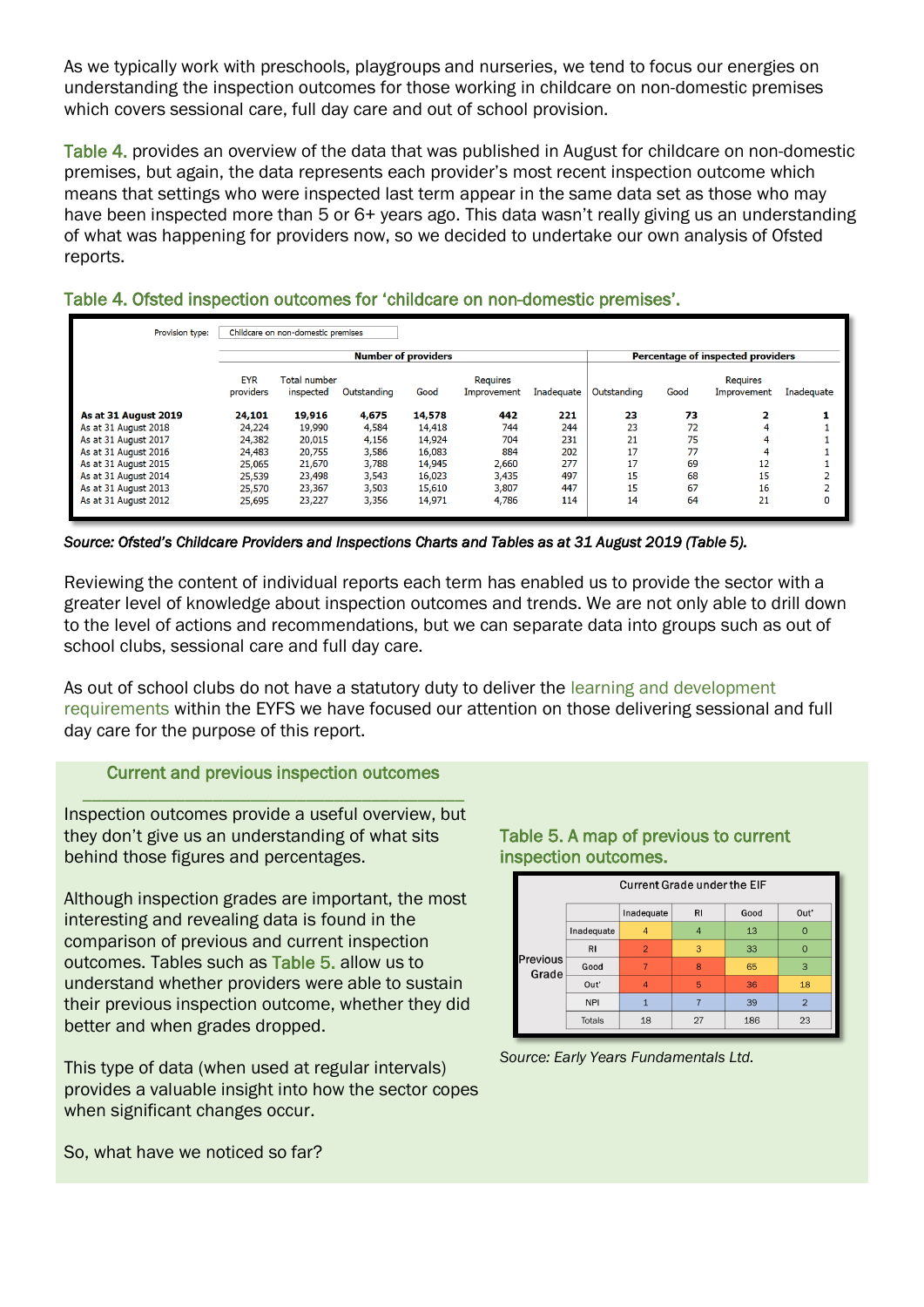#### New providers

We're starting with the bottom of the table because your eyes are likely to be drawn to the letters 'NPI'. NPI stands for 'not previously inspected'. These are newcomers to the sector; they will have opened within the last 30 months and they make up nearly 20% of our EIF sample (which could be attributed to the development of places to meet the '30 hour' demand).

We're pointing this out because the number of closures in the sector can sometimes be masked by the number of new providers opening.

#### Those who maintained the same grade

The orange diagonal line that you can see here is for settings who maintained the same inspection outcome, so outstanding to outstanding, good to good, etc.

The first thing to say is that there will always be a small number of providers who struggle to achieve a good inspection outcome, but it's pleasing to see that such a large number of providers were able to sustain their good grades.

### Table 5a. Inspection outcomes for new early years providers under the EIF.

|                   | <b>Current Grade under the EIF</b> |                |    |      |                |  |  |  |  |
|-------------------|------------------------------------|----------------|----|------|----------------|--|--|--|--|
|                   |                                    | Inadequate     | RI | Good | Out'           |  |  |  |  |
|                   | Inadequate                         | 4              | 4  | 13   | $\Omega$       |  |  |  |  |
|                   | <b>RI</b>                          | $\overline{2}$ | 3  | 33   | $\Omega$       |  |  |  |  |
| Previous<br>Grade | Good                               | 7              | 8  | 65   | 3              |  |  |  |  |
|                   | Out'                               | $\overline{4}$ | 5  | 36   | 18             |  |  |  |  |
|                   | <b>NPI</b>                         | $\mathbf{1}$   |    | 39   | $\overline{2}$ |  |  |  |  |
|                   | <b>Totals</b>                      | 18             | 27 | 186  | 23             |  |  |  |  |

*Source: Early Years Fundamentals Ltd.*

# Table 5b. Inspection outcomes for those who maintained their previous grade.

| <b>Current Grade under the EIF</b> |               |                |                |      |                |  |  |  |
|------------------------------------|---------------|----------------|----------------|------|----------------|--|--|--|
|                                    |               | Inadequate     | R <sub>1</sub> | Good | Out'           |  |  |  |
|                                    | Inadequate    | $\overline{4}$ | 4              | 13   | $\Omega$       |  |  |  |
|                                    | <b>RI</b>     | $\overline{2}$ | 3              | 33   | $\cap$         |  |  |  |
| Previous<br>Grade                  | Good          |                | 8              | 65   | 3              |  |  |  |
|                                    | Out'          |                |                | 36   | 18             |  |  |  |
|                                    | <b>NPI</b>    |                |                | 39   | $\overline{2}$ |  |  |  |
|                                    | <b>Totals</b> | 18             | 27             | 186  | 23             |  |  |  |



The story for outstanding providers in this small sample, however, is very different… only 18 settings out of a possible 63 were able to sustain their previous outcome of outstanding, which is around 7% of our sample. This means that less than a 3<sup>rd</sup> were able to sustain their outstanding grade under the new framework.

It's far too early to say with any accuracy whether this is due to the fact that outstanding is no longer a best fit judgement (to achieve outstanding in the new framework a provider will need to meet all of the good and outstanding criteria, demonstrating that practice is both secure and consistent) but it is something that we'll be keeping a close eye on.

# Those who improved their grade

This part of the table shows all the settings that were able to improve on their previous inspection outcome.

The numbers that immediately stand out are for the settings who were able to move from either an inadequate or RI outcome to good. This is significant because when a setting receives an RI outcome local authorities are strongly encouraged to remove 2-year-old funding where there is an oversupply of provision in an area.

# Table 5c. Inspection outcomes for those who improved their grade.

| <b>Current Grade under the EIF</b> |               |                |                |                 |                |  |  |  |
|------------------------------------|---------------|----------------|----------------|-----------------|----------------|--|--|--|
|                                    |               | Inadequate     | R <sub>1</sub> | Good            | Out'           |  |  |  |
|                                    | Inadequate    | 4              | $\overline{4}$ | 13              | $\overline{0}$ |  |  |  |
|                                    | RI            | $\overline{2}$ | 3              | 33 <sub>3</sub> | $\overline{0}$ |  |  |  |
| Previous<br>Grade                  | Good          |                | 8              | 65              | 3              |  |  |  |
|                                    | Out'          | $\overline{A}$ | 5              | 36              | 18             |  |  |  |
|                                    | <b>NPI</b>    |                |                | 39              | $\overline{2}$ |  |  |  |
|                                    | <b>Totals</b> | 18             | 27             | 186             | 23             |  |  |  |

*Source: Early Years Fundamentals Ltd.*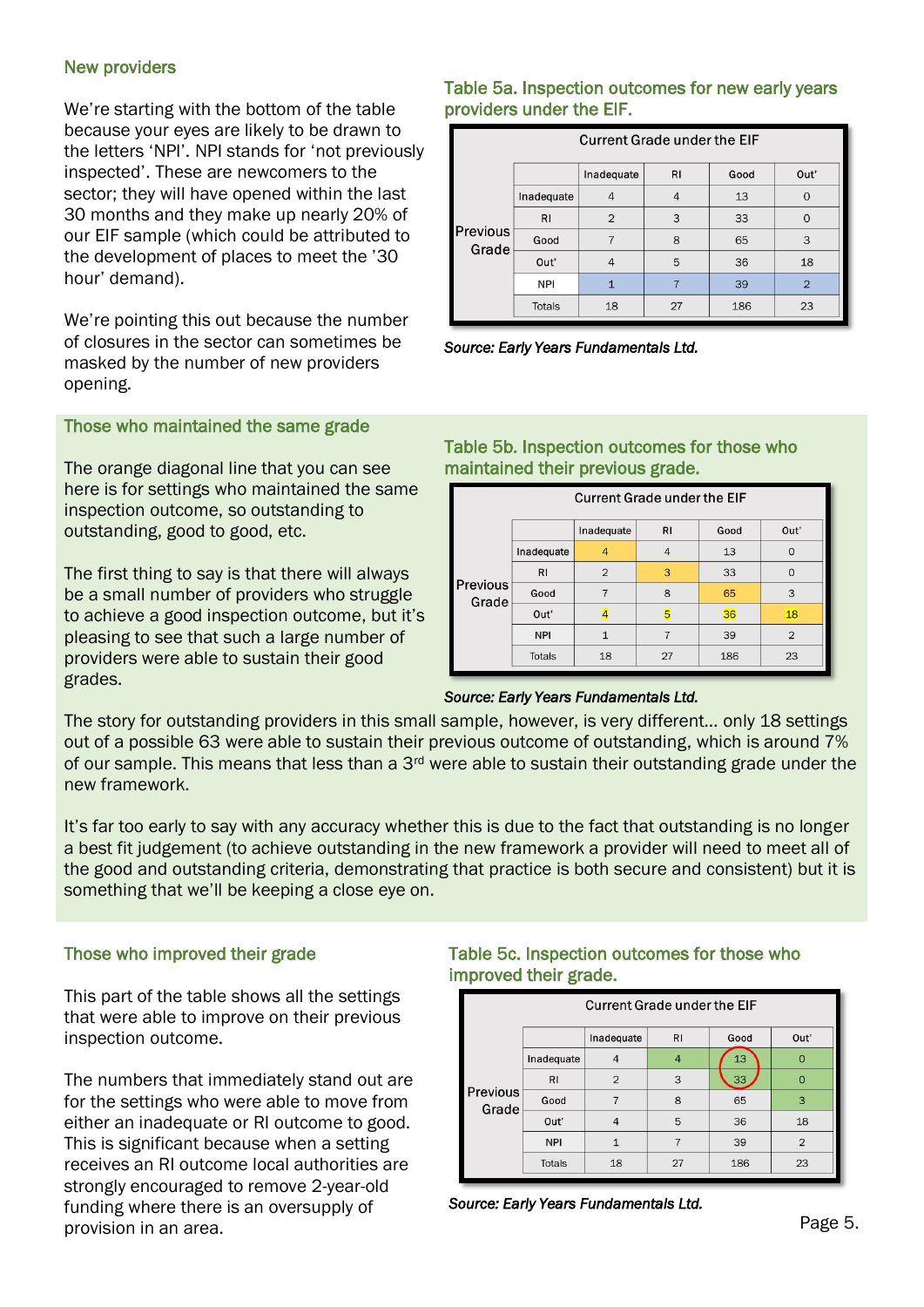The situation is far worse for any setting who receives an inadequate inspection outcome. Local authorities have a statutory duty to withdraw all funding as soon as is practically possible. It is, therefore, pleasing to see that settings have found a way to manage these financial penalties and are riding out the storm to their next inspection point.

#### Those whose grades dropped

Lastly, is the picture for settings that did less well. The numbers of greatest interest here are for settings that went from a good or outstanding grade to either RI or inadequate.

These settings, by and large, tend to have been inspected toward the beginning of the previous inspection cycle which means that it could have been 5 or 6+ years since they were last inspected; most were not inspected under the Common Inspection framework before receiving an EIF inspection.

# Table 5d. Inspection outcomes for those whose grades dropped.





## Trending areas of practice \_\_\_\_\_\_\_\_\_\_\_\_\_\_\_\_\_\_\_\_\_\_\_\_\_\_\_\_\_\_\_\_\_\_\_\_\_\_\_\_\_\_\_\_\_\_\_\_\_\_\_\_\_\_\_\_\_\_\_\_

The real understanding of what's happening during inspections is found in the actions and recommendations made by inspectors. Analysing this information enables us to better understand where there may be gaps in knowledge across the sector, where large numbers of settings are struggling to implement practice effectively and more interestingly when Ofsted have refocused their energies on a specific area of practice. Table 6. highlights areas of practice that have appeared with frequency within RI and inadequate reports over the academic year 2018-2019.

# Table 6. Areas that appear with frequency within RI and inadequate inspection reports.

| Rank            | Inspection areas in<br>autumn 2018 | Rank            | Inspection areas in<br>spring 2019 | Rank            | Inspection areas in<br>summer 2019 |
|-----------------|------------------------------------|-----------------|------------------------------------|-----------------|------------------------------------|
| 1 <sup>st</sup> | <b>Management of staff</b>         | 1 <sup>st</sup> | <b>Management of staff</b>         | 1 <sup>st</sup> | <b>Management of staff</b>         |
| 2 <sub>nd</sub> | <b>Planning and challenge</b>      | Joint           | Safeguarding knowledge             | Joint           | Safeguarding knowledge             |
|                 |                                    | 3 <sup>rd</sup> | and practice                       | 3 <sup>rd</sup> | and practice                       |
| 3 <sup>rd</sup> | Monitoring activities and          | Joint           | <b>Planning and challenge</b>      | Joint           | <b>Planning and challenge</b>      |
|                 | self-evaluation                    | 3 <sup>rd</sup> |                                    | 3 <sup>rd</sup> |                                    |
| 4 <sup>th</sup> | Safeguarding knowledge             | 4 <sup>th</sup> | Monitoring activities and          | 4 <sup>th</sup> | Monitoring activities and          |
|                 | and practice                       |                 | self-evaluation                    |                 | self-evaluation                    |
| 5 <sup>th</sup> | Observation, assessment            | 5 <sup>th</sup> | Suitable people                    | 5 <sup>th</sup> | Observation, assessment &          |
|                 | & next steps                       |                 |                                    |                 | next steps                         |

#### *Source: Early Years Fundamentals Ltd.*

This is just 3 terms' worth of data, but over the last 9 terms we have tended to find that most of our trending areas stay the same from one term to the next – it's just the order in which they appear that differs. It is through our analysis of actions and recommendations that we are able to pick up subtle changes in the use of language which may highlight a greater level of scrutiny on a specific area of practice or a more rigorous approach from inspectors.

So, the key questions are: are we seeing any early indications that this grouping may change? And have we been able to pick up any changes in language due to the introduction of terms like intent, implementation, impact and cultural capital?